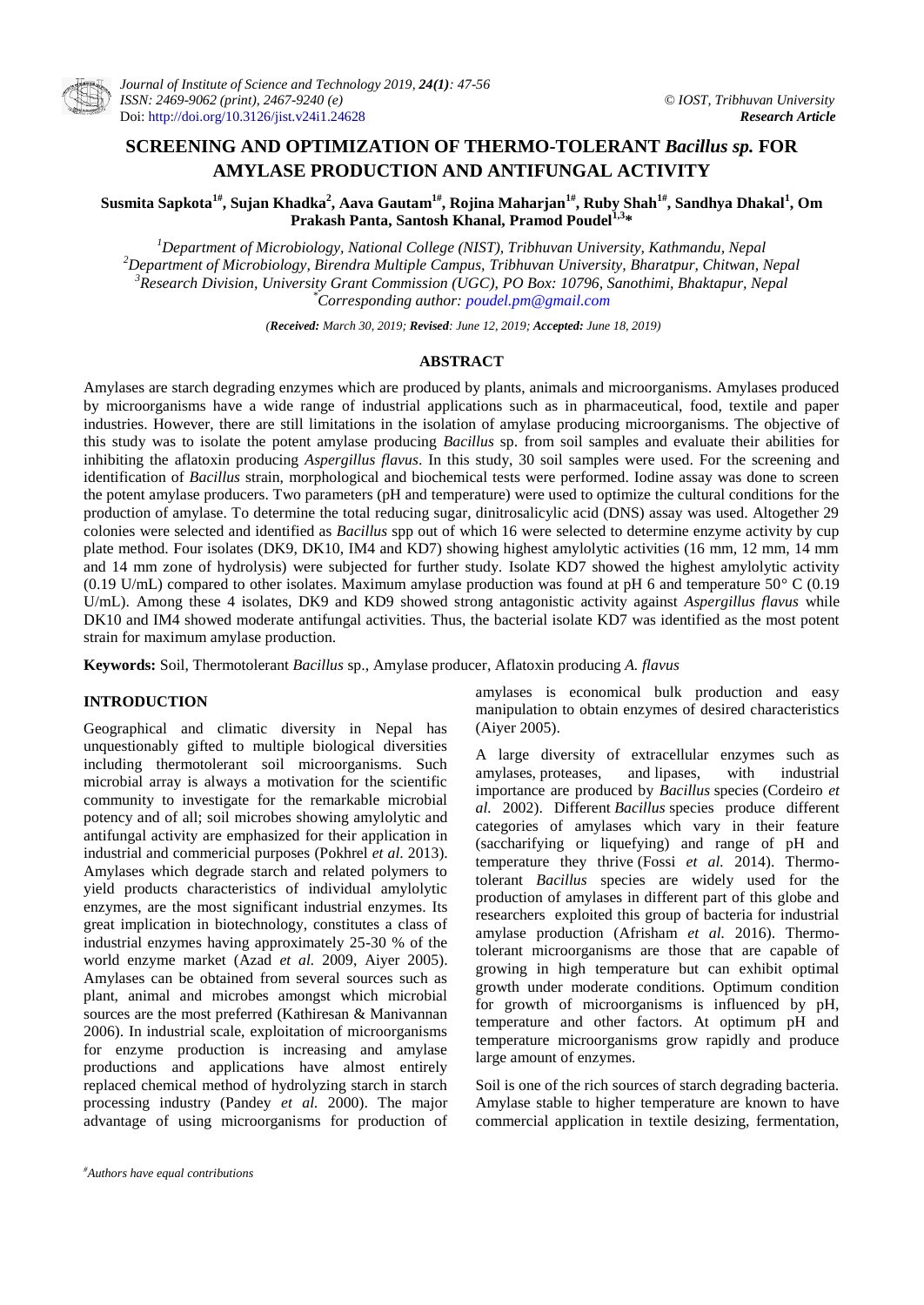food and paper industry (Lin *et al.* 1997). The capacity of *Bacillus* strains to produce large quantities of enzymes has placed them among the most important industrial enzyme producer. They produce about 60 % of commercially available enzymes (Burhan *et al.* 2003). Bacterial enzymes are found in acidophilic, alkalophilic and acidothermophilic bacteria (Boyer & Ingle 1972). Nowadays, amylase from bacterial sources is widely used in amylase production under extreme conditions of pH and temperature. There are various reports on starch degrading bacteria from different sources and respective amylase activity (Aiba *et al.* 1983).

Apart from the highly useful amylase *Bacillus* spp. are known for their antagonistic activity against potential harmful fungi and their mycotoxins which are secondary metabolites obtained from biosynthetic routes of certain fungi and are a group of toxic substances that are carcinogenic, neurotoxic, teratogenic and immunotoxic in nature (Zain 2011, FAO 2001, Petzinger & Ziegler 2000). Several promising characteristics including low nutritional requirements, resistance to adverse environmental conditions, low or none toxicity to environment and the production of a large number of antifungal compounds are exhibited by *Bacillus* sp. isolated from soil (Ongena & Jacques 2007, Pérez-García *et al.* 2011).

Various enzymes such as chitinases, glucanases and proteases are synthesized by *Bacillus* spp. which showed antagonistic activity against fungi and detoxify aflatoxins, the most toxic and potent hepatocarcinogenic mycotoxins produced by *A. flavus*; consisting several toxic compounds like [sterigmatocystin,](https://en.wikipedia.org/wiki/Sterigmatocystin) [cyclopiazonic](https://en.wikipedia.org/wiki/Cyclopiazonic_acid)  [acid,](https://en.wikipedia.org/wiki/Cyclopiazonic_acid) [kojic acid,](https://en.wikipedia.org/wiki/Kojic_acid) nitropropionic acid, aspertoxin, aflatrem, [gliotoxin,](https://en.wikipedia.org/wiki/Gliotoxin) and aspergillic acid (Hedayati *et al.* 2007). Some research reported that Aflatoxin B1 could be degraded by *Bacillus* sp. isolated from fermented food (Petchkongkaew *et al.* 2008).

One hundred twenty confirmed deaths with 39.0 % mortality rates were reported from Kenya due to aflatoxins (CDC, 2004). Researchers in Nepal have shown a presence of aflatoxins in foods and feeds (Kumar & Yadav 2005, Desjardins *et al*. 2000). Furthermore, several neonatal exposures to aflatoxins have reported in the country. Therefore, finding an efficient and economical solution to deal with deleterious *A. flavus* has been a challenge to all the scientific communities of the world. Few researches regarding the *Bacillus* spp. producing amylase and exerting antifungal property have been done elsewhere in the country. In the light of this background, this study was aimed to isolate, screen and optimize thermo-tolerant *Bacillus* sp. showing high amylolytic and antifungal activity.

#### **MATERIALS AND METHODS**

# **Collection of soil samples**

Thirty soil samples were collected aseptically during day time from different parts of Nepal including Janakpur, Khusibun, Illam, Sandakpur, Dhankuta and Begnas taal. About 100 gram of each soil samples was taken in polythene zip-lock bags with spatula and transported to the laboratory.

## **Screening of amylolytic bacteria**

One gram of each soil samples was transferred to 50 mL sterile GYP broth in a conical flask for enrichment and incubated at 50° C for 3 h. After enrichment, 1 mL solution was transferred into tube containing 9 ml of sterile water, labeled and was mixed thoroughly. Serial dilution was performed up to  $10^{-6}$  dilution. After each dilution, the tube was shaken well to make a homogenate sample. From the dilution  $10^{-2}$ ,  $10^{-4}$  and  $10^{-6}$  prepared earlier 0.1 ml of dilution was surface plated on pre-poured starch yeast extract peptone (SYP) agar (0.5 % soluble starch, 0.5 % yeast extract, 0.3 % peptone, 0.5 % NaCl, 1.5 % agar). Spread plate technique was performed and plates were incubated at 50° C for 24 h. The isolated colonies showing clear zone in the media were subcultured in SYP media in duplicate plate and incubated at 50° C for 24 h. In one set of plates, iodine solution was flooded and zone of hydrolysis was observed.

#### **Identification of isolated microorganism**

The strain showing the maximum zone of clearance was then subjected to morphological (Gram and endospore staining) and biochemical test. The isolates were identified by performing catalase test, citrate test and Voges Proskaur test.

# **Bacterial culture and enzyme fermentation**

Starter culture was prepared by adding a loopful of the strain into 5 mL of sterile SYP broth. It was mixed properly and incubated at 50° C for 24 h. From this starter culture, 1 mL of suspension was aseptically transferred to 100 mL Erlenmeyer flask containing one gram of soluble starch in 100 mL Yeast Peptone broth. The flasks were then incubated at 50° C for 5 days.

# **Determination of crude enzyme activity by augur cup plate method**

The activity of the extracellular enzyme was analyzed at an interval of every 24 hours up to 5 days of fermentation. About 1 mL of broth was pipetted into a sterile Eppendorf tube and refrigerated. After 5 days of fermentation, analysis of crude enzyme was done by augur cup plate method.

About 20 mL of sterile SYP media was poured on sterile petriplates. The media were allowed to cool. Four holes were made on each plate with sterile cork borer of 6 mm diameter. Then 50 µL of the crude enzyme was added in each hole and the plates were incubated at 50° C for 24 h.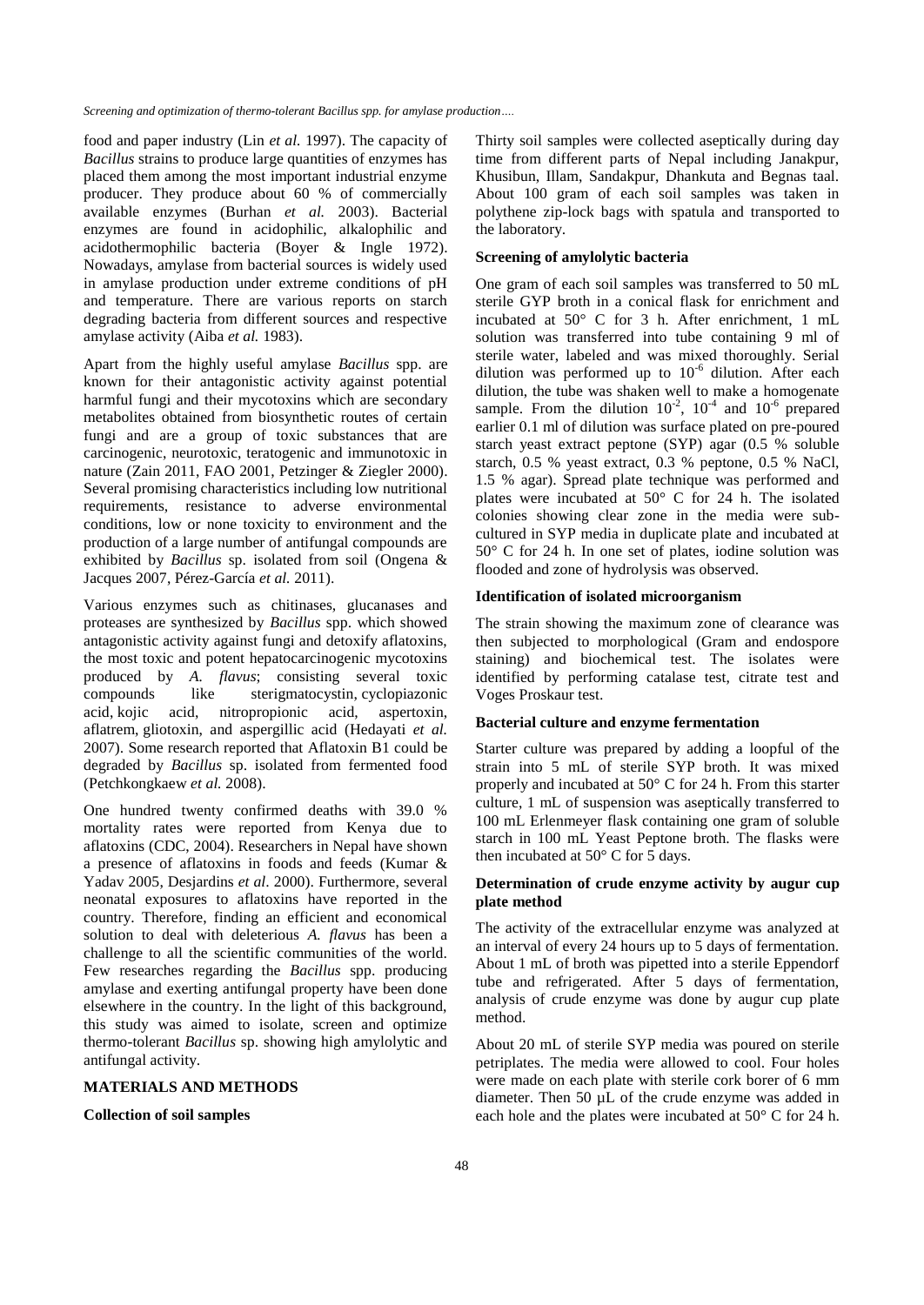After incubation, iodine solution was poured on each plate. The zone of hydrolysis was observed and the diameter of each hydrolysis zone was noted for up to 5 days of fermentation. The strains showing highest zone of hydrolysis were selected for the optimization of the condition for enzyme production.

# **Optimization of culture conditions for amylase production**

*Bacillus* isolates showing highest zone of hydrolysis were selected and the optimum growth characteristics of the isolate for the production of amylase were studied. The effect of temperature and pH on amylase production was studied.

#### **Effect of pH and temperature on amylase production**

The effect of pH on the enzyme activity was determined by preparing the media of different pH (5, 5.5 and 6) in the Erlenmeyer flask. The pH of media was maintained by using 0.1 N HCl. The loopful of freshly culture (50º C, 24 h) organism was inoculated in the SYP broth. The flask was incubated at two different temperatures (35° C and 50° C). About 2.5 ml of the suspension was pipetted out at every interval of 2 h and the process was repeated up to 6 h. The tube was centrifuged at 3000 rpm for 15 minutes. The supernatant was transferred to new sterile tube. Acetone was then added till the volume becomes double. It was kept at 4° C in the refrigerator overnight. The content was centrifuged at 5000 rpm for 5 minutes. The supernatant was discarded and the enzyme pellet was dissolved in small amount of phosphate buffer (pH 7). Thus obtained solution was taken as partially purified.

#### **DNS assay**

One mL of partially purified enzyme was added with 1 mL of 1 % starch solution. The tubes were incubated at 50° C for 15 minutes then 1 mL of DNS reagent was added to stop the reaction. The tubes were kept in boiling water bath for 15-20 minutes or until red brown color developed. The solution was cooled and 10 mL distilled water was added. The blank solution was prepared by taking mixture of 2 mL distilled water and 1 mL DNS reagent. Ninety six well plates reader was used for DNS assay. The blank solution was used to calibrate the spectrophotometer. The absorbance of the mixture was observed at 540 nm. The absorbance was used to determine the reducing sugar concentration and enzyme activity (Miller 1959, Bernfeld 1955).

#### **Isolation and screening of** *Aspergillus flavus*

Five different corn, maize and peanut samples were collected from the market randomly for the isolation of *Aspergillus flavus* using Potato dextrose agar. Phenotypic characteristics of isolates were confirmed by colony morphology. *Aspergillus flavus* differentiating medium (ADM) was used to screen toxigenic *A. flavus* (orange color at the bases) (Bothast & Fennell 1974).

#### **Test for antifungal activities**

An antifungal activity of the four isolates was performed by dual streaking method. Briefly, isolates DK9, DK10, IM4 and KD7 were inoculated perpendicularly on potato dextrose agar and a loopful inoculum of *A. flavus* was point inoculated at both sides of line 3 cm apart from *Bacillus* isolate. The Petri dishes were incubated at 30° C for 8 days, and then the areas of inhibition were measured. The antagonistic activity was evaluated according to the scale proposed by (Bacon & Hinton 2002):  $-$  for no antagonism; + for weak antagonism (clear zones of inhibition  $\lt$  3 mm);  $++$  for moderate antagonism (clear zones of inhibition  $\geq$  3–9 mm) and  $++$  for strong antagonism (clear zones of inhibition  $> 9$  mm).

## **RESULTS**

#### **Isolation, screening and identification of isolates**

This study was carried out to isolate potent amylase producing *Bacillus* spp. from different soil samples. From 30 different soil samples, 29 isolates were obtained. On SYP agar, the characteristics of many isolates were moist, flat, irregular and slightly convex colonies. Most of the isolates were motile and catalase positive. All these isolates were amylase producers, Gram positive rods and spore formers (Table 1).

#### **Analysis of crude enzyme**

Figure 1 shows the amylase activity of 16 different isolates at different time interval. For isolates KA5, KD8 and SD11, the zone of hydrolysis obtained was found to be 6 mm, 10 mm and 8 mm after 24 h, respectively. Similarly, the maximum amylase activity for KA1, SD12 and NC6 was 8 mm, 10 mm and 10 mm after 48 h, respectively. Isolates IM3 and DK13 showed the maximum amylase activity after 72 h. After 96 h, isolates KD6, IM4, DK3 and DK10 showed 10 mm, 14 mm, 12 mm and 12 mm zone of hydrolysis, respectively. Isolates KA2, KD7 and DK 9 showed the maximum amylase activity of 10 mm, 14 mm and 16 mm, respectively, after 120 h of fermentation.

## **Physiological and biochemical features of selected isolates**

From 16 different isolates, 4 isolates (DK9, DK10, IM4 and KD7) were selected that showed the highest amylolytic activity during augur cup plate method (Figs 1 and 2) and these isolates were subjected to physiological and biochemical tests (Table 2).

# **Effect of pH and temperature on amylase production**

Total sugar concentration was estimated using standard calibration curve of glucose. As shown in Fig. 3(a), the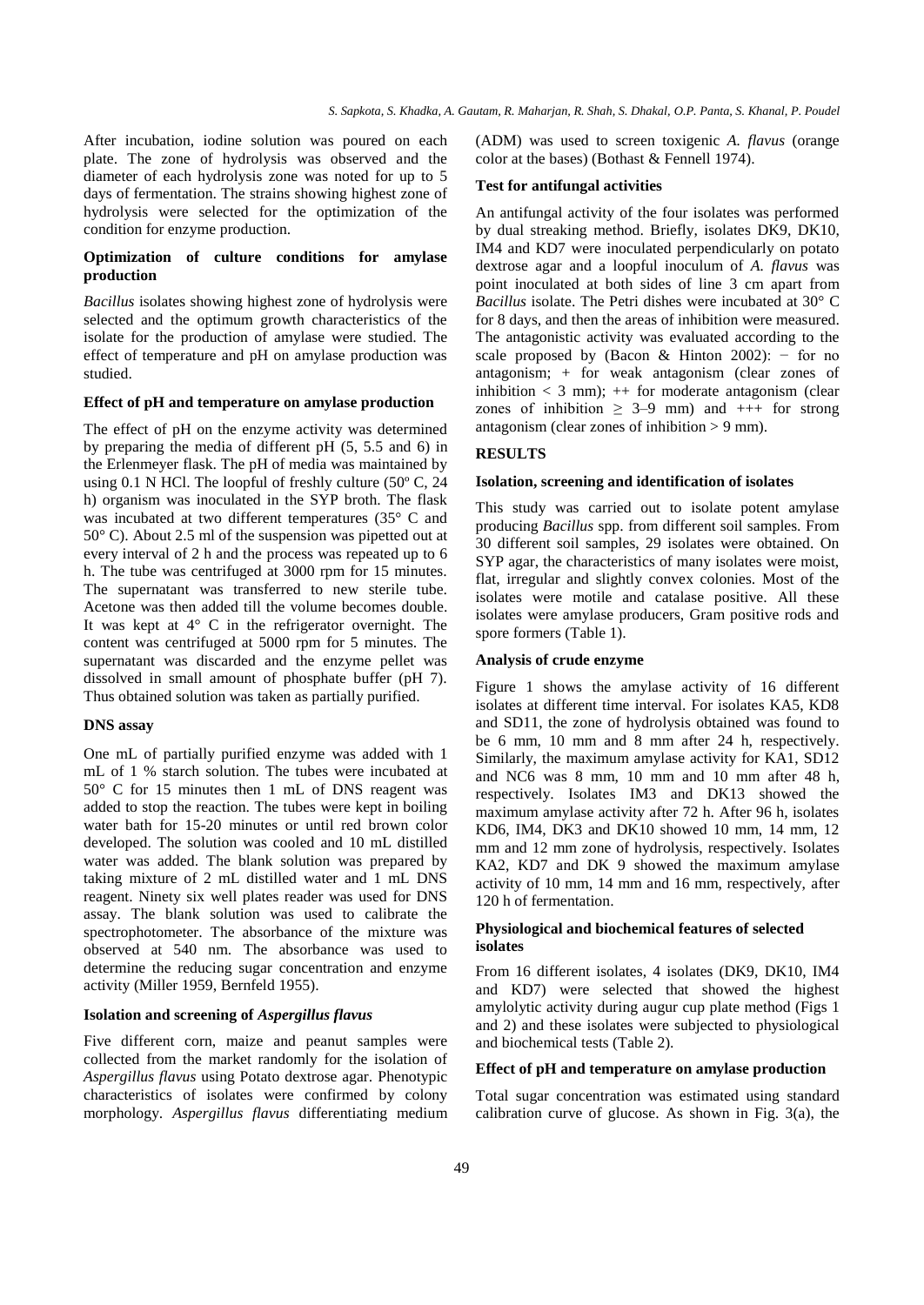reducing sugar concentration for isolates DK10, DK9, IM4 and KD7 were 93, 121, 107 and 121 mg/L, respectively, after 6 h at pH 5 and 35° C. Figure 3(b) shows the reducing sugar concentration for isolates DK10, DK9, IM4 and KD7 as 53, 182, 159 and 295 mg/L, respectively, after 6 h at pH 5 and 50° C. Similarly, Fig. 3(c) illustrates the reducing sugar concentration for isolates DK10, DK9, IM4 and KD7 as 136, 104, 132 and 127 mg/L, respectively, after 6 h at pH 5.5 and 35° C.

Figure 3(d) describes the reducing sugar concentration for isolates DK10, DK9, IM4 and KD7 as 176, 213, 187 and 211 mg/L, respectively, after 6 h at pH 5.5 and  $50^{\circ}$  C. Figure 3(e) illustrates the reducing sugar concentration for isolates DK10, DK9, IM4 and KD7 as 226, 213, 172 and 228 mg/L, respectively, after 6 h at pH 6 and  $35^{\circ}$  C. Figure 4(f) shows the reducing sugar concentration for isolates DK10, DK9, IM4 and KD7 as 312, 467, 323 and 523 mg/L, respectively, after 6 h at pH 6 and 50° C.

| Soil sample<br>location | <b>Isolate</b>  | <b>Gram staining</b> | <b>Endospore</b><br>staining | <b>Catalase test</b> | <b>Tentatively identified</b><br>genus |
|-------------------------|-----------------|----------------------|------------------------------|----------------------|----------------------------------------|
| Khushibu                | KA1             | <b>Gram Positive</b> | Central                      | Positive             | <b>Bacillus</b>                        |
|                         | KA <sub>2</sub> | <b>Gram Positive</b> | Central                      | Positive             | <b>Bacillus</b>                        |
|                         | KA5             | <b>Gram Positive</b> | Sub-terminal                 | Positive             | <b>Bacillus</b>                        |
|                         | KD <sub>6</sub> | <b>Gram Positive</b> | Central                      | Positive             | <b>Bacillus</b>                        |
|                         | KD7             | <b>Gram Positive</b> | Sub-terminal                 | Positive             | <b>Bacillus</b>                        |
|                         | KD <sub>8</sub> | <b>Gram Positive</b> | Central                      | Positive             | <b>Bacillus</b>                        |
| Illam                   | IM <sub>3</sub> | <b>Gram Positive</b> | Central                      | Positive             | <b>Bacillus</b>                        |
|                         | IM4             | <b>Gram Positive</b> | Sub-terminal                 | Positive             | <b>Bacillus</b>                        |
|                         | IM <sub>8</sub> | <b>Gram Positive</b> | Central                      | Positive             | <b>Bacillus</b>                        |
| Sandakpur               | SD <sub>9</sub> | <b>Gram Positive</b> | Sub-terminal                 | Positive             | <b>Bacillus</b>                        |
|                         | SD11            | <b>Gram Positive</b> | Sub-terminal                 | Positive             | <b>Bacillus</b>                        |
|                         | SD12            | <b>Gram Positive</b> | Central                      | Positive             | <b>Bacillus</b>                        |
| Dhankuta                | DK3             | <b>Gram Positive</b> | Central                      | Positive             | <b>Bacillus</b>                        |
|                         | DK9             | <b>Gram Positive</b> | Central                      | Positive             | <b>Bacillus</b>                        |
|                         | <b>DK10</b>     | <b>Gram Positive</b> | Sub-terminal                 | Positive             | <b>Bacillus</b>                        |
|                         | <b>DK13</b>     | <b>Gram Positive</b> | Sub-terminal                 | Positive             | <b>Bacillus</b>                        |
| Nuwakot                 | NC <sub>4</sub> | <b>Gram Positive</b> | Sub-terminal                 | Positive             | <b>Bacillus</b>                        |
|                         | NC <sub>6</sub> | <b>Gram Positive</b> | Central                      | Positive             | <b>Bacillus</b>                        |
| Janakpur                | J1              | <b>Gram Positive</b> | Central                      | Positive             | <b>Bacillus</b>                        |
|                         | J2              | <b>Gram Positive</b> | Central                      | Positive             | <b>Bacillus</b>                        |
|                         | J3              | <b>Gram Positive</b> | Sub-terminal                 | Positive             | <b>Bacillus</b>                        |
|                         | J <sub>4</sub>  | <b>Gram Positive</b> | Central                      | Positive             | <b>Bacillus</b>                        |
|                         | J <sub>5</sub>  | <b>Gram Positive</b> | Central                      | Positive             | <b>Bacillus</b>                        |
|                         | J7              | <b>Gram Positive</b> | Sub-terminal                 | Positive             | <b>Bacillus</b>                        |
|                         | ${\rm J}8$      | <b>Gram Positive</b> | Sub-terminal                 | Positive             | <b>Bacillus</b>                        |
|                         | J11             | <b>Gram Positive</b> | Sub-terminal                 | Positive             | <b>Bacillus</b>                        |
|                         | J12             | <b>Gram Positive</b> | Central                      | Positive             | <b>Bacillus</b>                        |
|                         | J14             | <b>Gram Positive</b> | Central                      | Positive             | <b>Bacillus</b>                        |
|                         | J16             | <b>Gram Positive</b> | Sub-terminal                 | Positive             | <b>Bacillus</b>                        |

**Table 1. Morphological characteristics of isolates**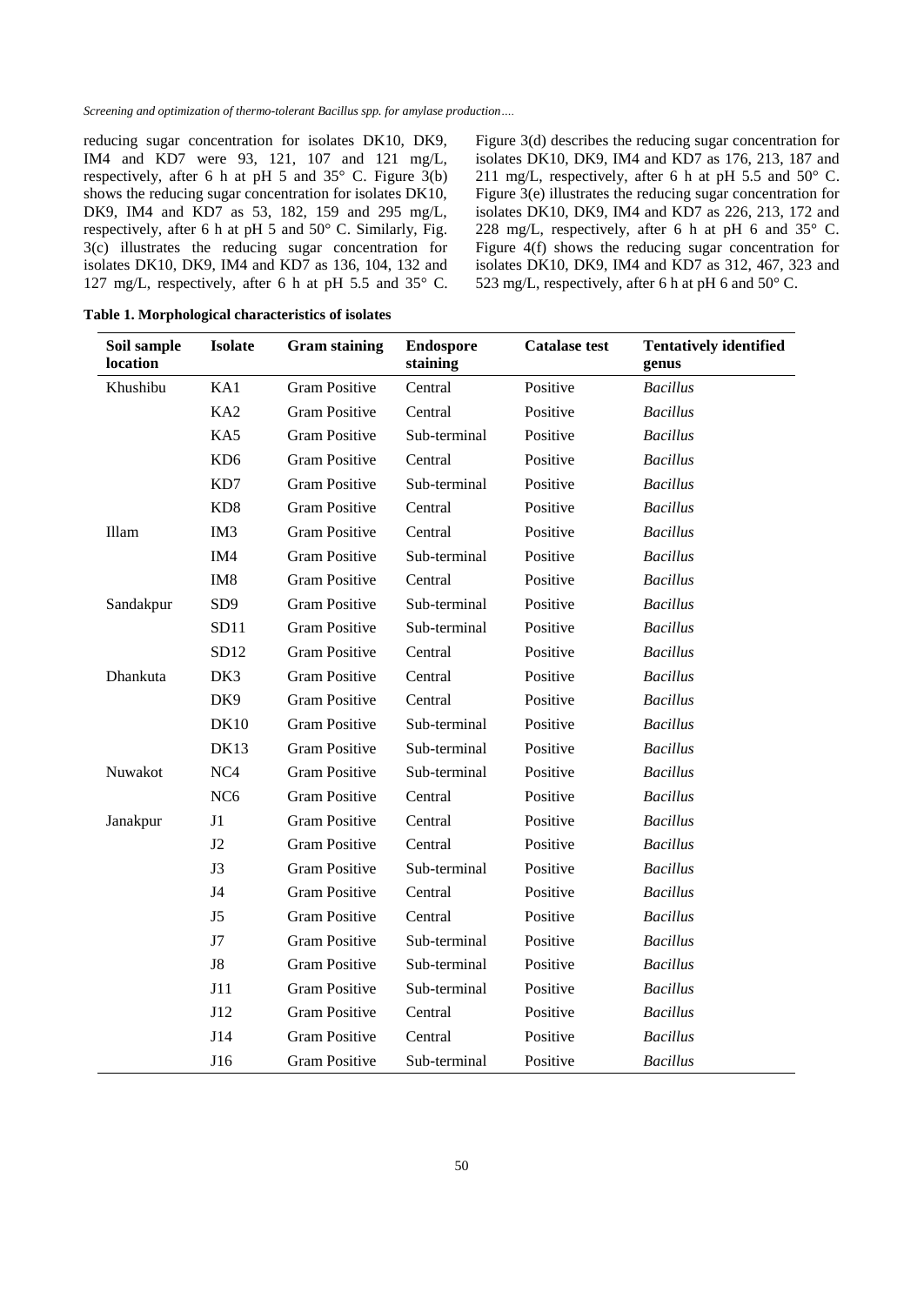*S. Sapkota, S. Khadka, A. Gautam, R. Maharjan, R. Shah, S. Dhakal, O.P. Panta, S. Khanal, P. Poudel*



**Fig. 1. Diagram showing zone of hydrolysis by the isolates**

| <b>Strain</b><br>code | Gram<br>reaction | <b>Endospore</b> | <b>Catalase</b> | <b>Voges</b><br><b>Proskauer</b> | <b>Citrate</b><br>utilization | Growth<br>at $60^{\circ}$ C | Probable<br>identified |
|-----------------------|------------------|------------------|-----------------|----------------------------------|-------------------------------|-----------------------------|------------------------|
| DK9                   |                  |                  |                 |                                  |                               |                             | Bacillus spp.          |
| DK10                  |                  |                  |                 |                                  |                               |                             | <i>Bacillus</i> spp.   |
| IM4                   |                  |                  |                 | ┿                                | ┭                             |                             | Bacillus spp.          |
| KD7                   |                  |                  |                 |                                  |                               |                             | <i>Bacillus</i> spp.   |



**Fig. 2. Amylolytic activity of an isolate KD7 (volume 50 µL, incubation time and temperature 24 h and 50° C)**

#### **Table 3. Enzyme activity at 35° C**

## **Determination of amylase activity**

Table 3 shows enzyme activity of different isolates at 35° C and different incubation time (2 h, 4 h and 6 h). The amylase activity of isolates DK10, DK9, IM4 and KD7 was maximum (0.08, 0.07, 0.06 and 0.08 U/mL) at 6 h of fermentation and at pH 6. Similarly, Table 4 shows enzyme activity of different isolates at 50° C and different incubation time (2 h, 4 h and 6 h). The amylase activity of isolates DK10, DK9, IM4 and KD7 was maximum (0.11, 0.17, 0.12 and 0.19 U/mL) at 6 h of fermentation and at pH 6. DK 9 and KD7 exhibited high antagonistic activity while both INP4 and DK10 showed moderate antagonistic activity against *A. flavus* as shown in Figs 4(a) and 4(b).

| pH  | <b>Isolates</b>                                         |      |      |      |            |      |      |      |      |      |      |      |
|-----|---------------------------------------------------------|------|------|------|------------|------|------|------|------|------|------|------|
|     | <b>DK10</b>                                             |      |      |      | DK9<br>IM4 |      |      |      | KD7  |      |      |      |
|     | Enzyme activity $(U/mL)$ after different time intervals |      |      |      |            |      |      |      |      |      |      |      |
|     | 2 <sub>h</sub>                                          | 4 h  | 6 h  | 2 h  | 4 h        | 6 h  | 2 h  | 4 h  | 6 h  | 2 h  | 4 h  | 6 h  |
| 5.0 | 0.03                                                    | 0.02 | 0.03 | 0.03 | 0.03       | 0.04 | 0.02 | 0.03 | 0.04 | 0.04 | 0.04 | 0.04 |
| 5.5 | 0.06                                                    | 0.05 | 0.05 | 0.04 | 0.06       | 0.04 | 0.03 | 0.04 | 0.05 | 0.06 | 0.04 | 0.04 |
| 6.0 | 0.07                                                    | 0.06 | 0.08 | 0.06 | 0.03       | 0.07 | 0.05 | 0.05 | 0.06 | 0.04 | 0.05 | 0.08 |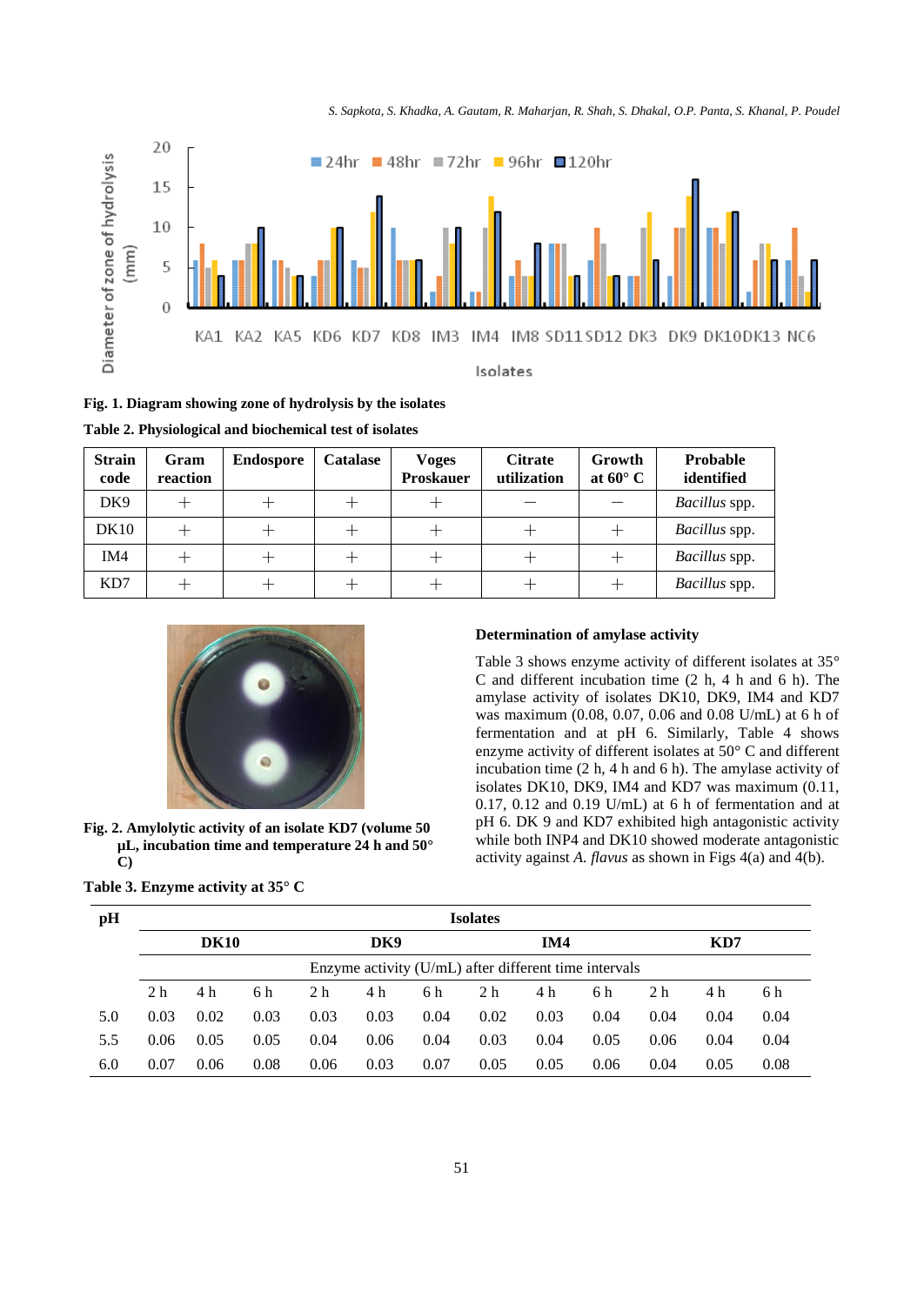

**Fig. 3. Reducing sugar concentration at (A) pH 5.0 and 35° C, (B) pH 5.0 and 50° C, (C) pH 5.5 and 35° C, (D) pH 5.5 and 50° C, (E) pH 6.0 and 35° C and (F) pH 6.0 and 50° C**

**Table 4. Enzyme activity at 50° C**

| pH  | <b>Isolates</b>                                       |      |      |                |      |      |      |      |      |                |      |      |
|-----|-------------------------------------------------------|------|------|----------------|------|------|------|------|------|----------------|------|------|
|     | <b>DK10</b>                                           |      |      | DK9            | IM4  |      |      |      |      | KD7            |      |      |
|     | Enzyme activity (U/mL) after different time intervals |      |      |                |      |      |      |      |      |                |      |      |
|     | 2 <sub>h</sub>                                        | 4 h  | 6 h  | 2 <sub>h</sub> | 4 h  | 6 h  | 2 h  | 4 h  | 6 h  | 2 <sub>h</sub> | 4 h  | 6 h  |
| 5.0 | 0.02                                                  | 0.02 | 0.02 | 0.05           | 0.06 | 0.07 | 0.02 | 0.06 | 0.06 | 0.03           | 0.09 | 0.10 |
| 5.5 | 0.07                                                  | 0.05 | 0.05 | 0.06           | 0.07 | 0.08 | 0.04 | 0.05 | 0.07 | 0.06           | 0.07 | 0.08 |
| 6.0 | 0.08                                                  | 0.10 | 0.11 | 0.07           | 0.13 | 0.17 | 0.05 | 0.09 | 0.12 | 0.08           | 0.13 | 0.19 |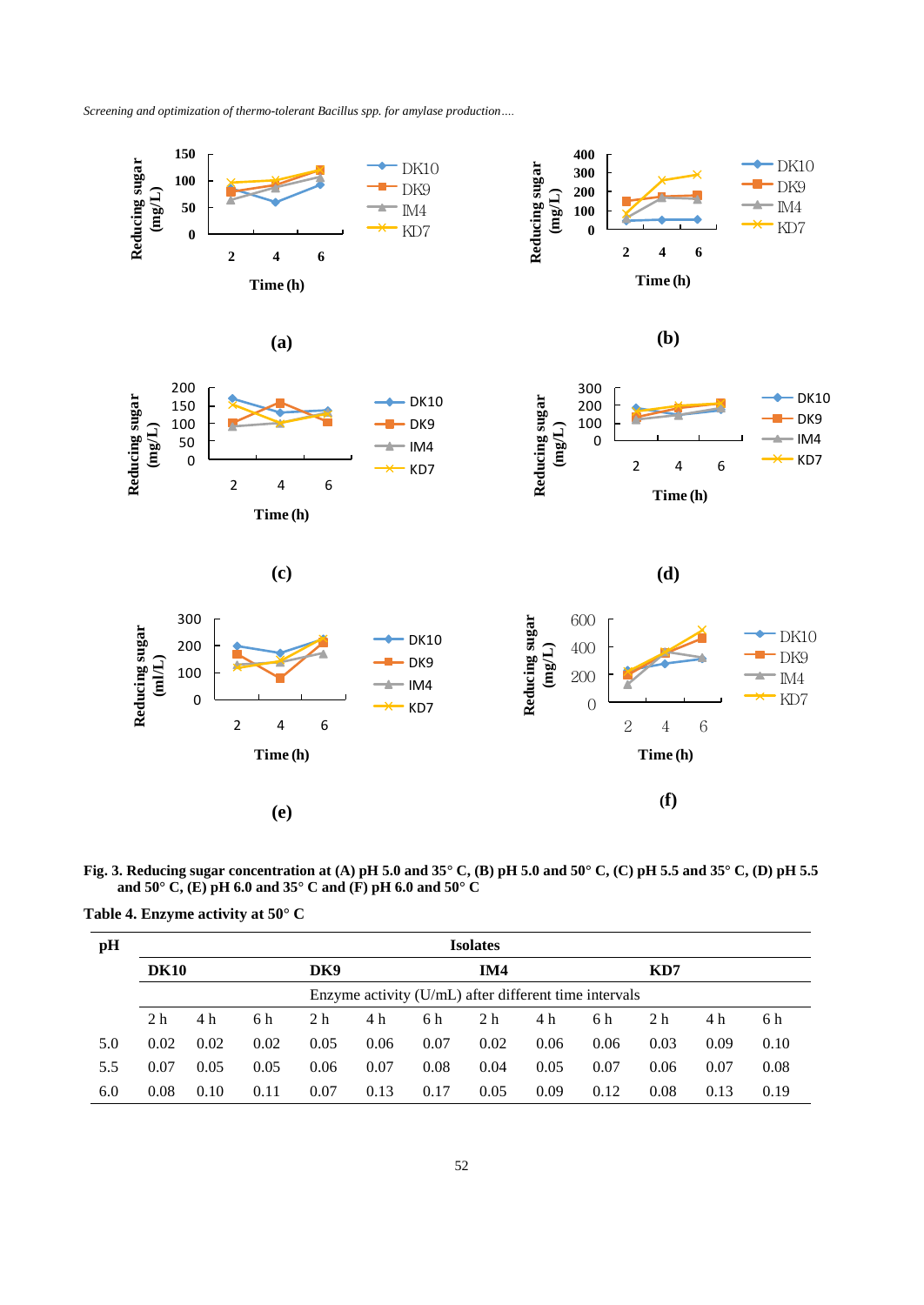|                                                |  |                      |  | Table 5. Primary screening of Bacillus sp. for the |  |  |
|------------------------------------------------|--|----------------------|--|----------------------------------------------------|--|--|
| growth inhibition of <i>Aspergillus flavus</i> |  |                      |  |                                                    |  |  |
|                                                |  | Doctorial Antegoniam |  | Informaco                                          |  |  |

| <b>Bacterial</b><br>isolates | <b>Antagonism</b><br>(After 8 days<br>incubation) | <b>Inference</b>       |
|------------------------------|---------------------------------------------------|------------------------|
| DK9                          | $+++++$                                           | Strong antagonism      |
| DK10                         | $^{++}$                                           | Moderate<br>antagonism |
| IMP4                         | $^{++}$                                           | Moderate<br>antagonism |
| KD7                          | $+++++$                                           | Strong antagonism      |



**Fig. 4. KD7 inhibiting the growth of A. flavus, DK9 inhibiting the growth of A. flavus**

# **DISCUSSION**

In this study, 30 soil samples were collected from different locations. From these soil samples, 29 isolates were identified as *Bacillus* spp. from cultural and morphological characteristics and they were found to be Gram positive spore forming rod shaped bacteria (Singh *et al.* 2015). Among different bacterial isolates, best 16 isolates were selected and screened for the production of amylase. SYP agar was used and iodine solution was flooded to observe the clear zone of hydrolysis. The formation of clear zone was due to degradation of starch by amylase produced by *Bacillus* isolates. Starch in the medium turned blue as the iodine was trapped in the helical structure of starch but the monosaccharide cannot bind the iodine molecule and became colorless. Forgarty and Kelly (1979) and Iverson and Millis (1974) reported

that the starch nutrient agar and iodine can be used for detecting amylase (hydrolytic enzyme) producing microorganisms that can hydrolyze starch forming clear zone surrounding an area of colony.

On the basis of maximum diameter of clear zone formation, 4 isolates (DK9, DK10, IM4 and KD7) were selected for further study. These isolates were purified by sub culturing the colonies on SYP agar for 3 to 4 times. These colonies were further incubated at 60° C. Three isolates (DK9, IM4 and KD7) were found to grow at this temperature. This indicates that these isolates might elicit the amylolytic activity even at  $60^{\circ}$  C, which requires further studies. Al-Johani et al. (2017) reported a thermotolerant *B. subtilis* isolated from hot-spring water with potent amylase producing capability.

Temperature and pH are the two factors that greatly affect the amylase activity (Poudel *et al.* 2015, Saha & Mazumdhar 2019, Swain & Ray 2007). Partially purified enzymes produced by these isolates were assayed at varying pH (5.0, 5.5 and 6.0) and temperature (35 $\degree$  C and 50° C). The reducing sugar concentration was determined at 2, 4 and 6 h of incubation according to the dinitrosalycyclic method (Miller 1959, Bernfeld 1955). The concentration of reducing sugar was found to be maximum after 6h of incubation. The concentration of reducing sugar was augmented with the increase in fermentation time. A high concentration of reducing sugar indicates high production of amylase by the isolates at that time period. The amylase activity was relatively greater at pH 6.0 (0.19 U/mL) given by isolate KD7. The enzyme activity was found to decrease with decreased in pH of the media. This indicated that high acidic condition is not suitable for the amylase production. This finding was supported by Singh *et al.* (2015) who verified that acidic environment is not appropriate for higher yield of enzyme.

In this study, 16 *Bacillus* spp. showing amylolytic activity were isolated from soil samples. All these isolates were able to grow at 50° C, showing thermo-tolerant in nature. Among these isolates, KD7, DK9, DK10 and IM4 (14 mm, 16 mm, 12 mm and 14 mm zone of hydrolysis) were found to be potent amylase producer. KD7 showed the highest amylolytic activity (0.19 U/mL) compared to other isolates. The amylase activity was relatively greater at 50° C than 35° C which indicates that amylases are active at high temperature and thermophilic temperature is suitable for amylase production. Hence, the optimum pH was 6.0 and optimum temperature was 50° C for amylase activity. Our research is consistent with work done by Femi-Ola and Olowe (2011) who reported that amylase produced by *Bacillus subtilis* BS5 had a molecular weight of 63 kDa and was optimally active at pH 6.0 and 50° C. However, Singh *et al.* (2015) showed that pH 7 and 40° C temperature were optimum values for growth of isolates and maximum amylase production by *Bacillus* spp*.* These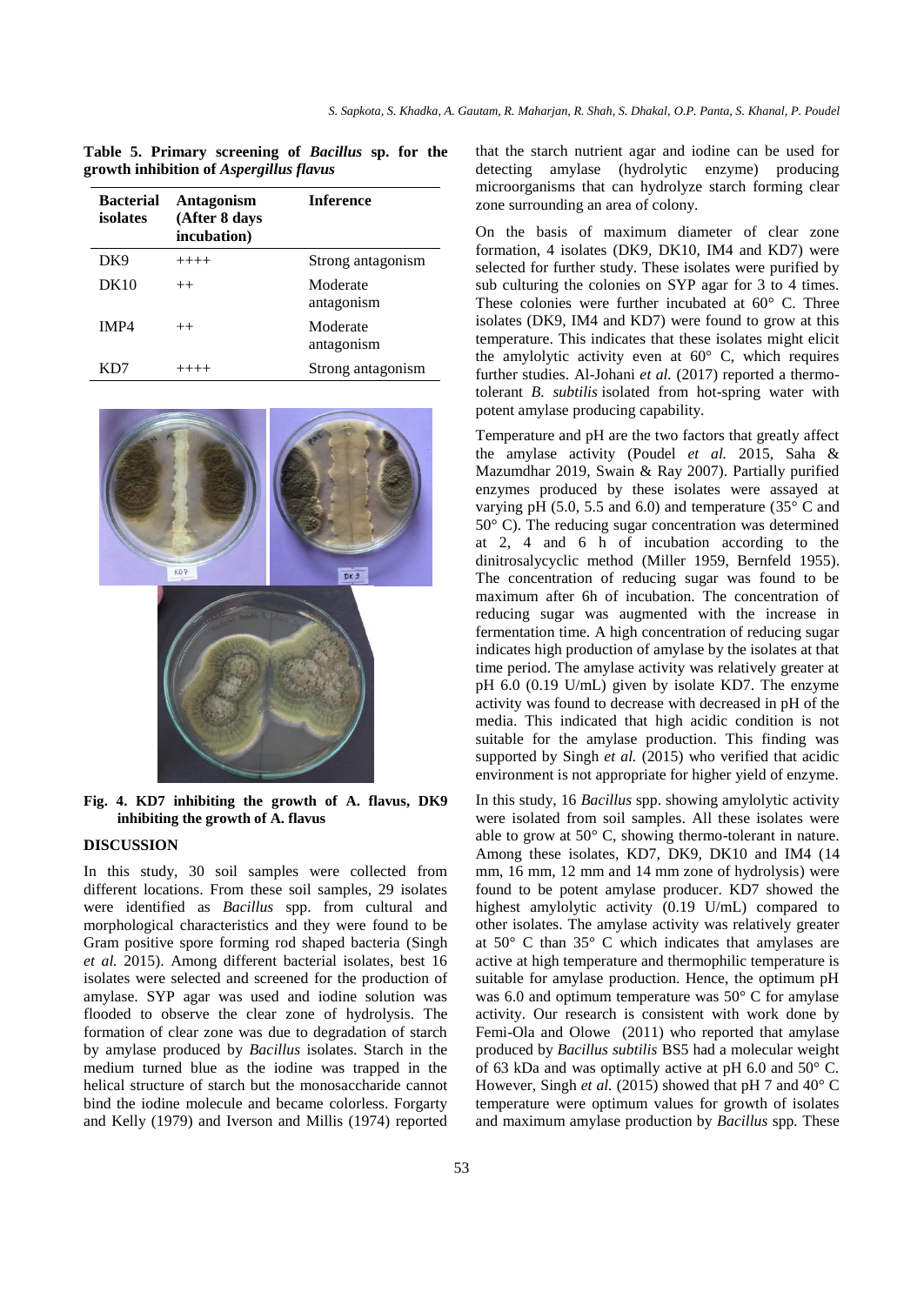differences in result may have occurred due to the difference in media composition used, site of sample collection and incubation period. Furthermore, the size of inoculum used also affects enzyme activity. Nadia *et al.*  (2003) reported that the production of the amylases slowdown as the inoculum size was increased because the growth of the organism was considerably amplified and the nutrients present in the medium were insufficient to overcome the growth of organisms. Similarly, growth of microorganism also decreased at low inoculum level as the time to reach stationary phase by organisms increased during their growth.

Our study revealed that DK 9 and KD7 exhibited high antagonistic activity while both IM4 and DK10 showed moderate antagonistic activity against *A. flavus.* Some studies showed that *Bacillus* spp. can produce lipopeptides with capability to impede fungal growth (Chen *et al.* 2009, Zhao *et al.* 2010). Similarly, a research conducted by Veras *et al.* 2016 showed that some *Bacillus* spp. isolated from fish intestine inhibited *A. flavus* and other mycotoxin producing fungi along with the detoxification of aflatoxins and other mycotoxins. Thakaew and Niamsup (2013) and Mnif and Ghribi (2015) showed that *Bacillus* spp. are potent producers of antifungal proteins, including enzymes such as chitinases, glucanases and proteases that can effectively inhibit the detrimental fungi and their mycotoxins.

# **CONCLUSION**

Our study revealed, thermotolerant *Bacillus* spp. KD7, DK9, DK10 and IM4 were found to be potent amylase producer amongst which KD7 showed highest amylolytic activity compared to other isolates. The optimum pH and temperature for amylase production was found to be 6.0 and 50°C, respectively. Furthermore, antifungal activities shown by KD7 and DK9 indicated that these bacteria can be used as effective bio-control agents against toxigenic *A. flavus*. Hence, further strain selection and identification would pave the way for commercial enzyme production as well as search for a potent antifungal agent.

# **REFERENCES**

- Afrisham, S., Badoei-dalfard, A. and Namaki-shoushtari, A. 2016. Enzymatic characterization of a thermostable ,  $CaCl<sub>2</sub>$  -activated and raw-starch hydrolyzing alpha-amylase from *Bacillus licheniformis* AT70 : Production under solid state fermentation by utilizing agricultural wastes. *Journal of Molecular Catalysis-B, Enzymatic* **132:** 98-106.
- Aiba, S., Kitai, K . and Imanaka, T. 1983. Cloning and expression of thermostable alpha-amylase gene from *Bacillus stearothermophilus* in *Bacillus stearothermophilus* and *Bacillus subtilis*. *Applied and Environmental Microbiology* **46**(5): 1059-1065.
- Aiyer, P.V. 2005. Amylases and their applications. *African Journal of Biotechnology* **4(**13): 1525-1529.
- Al-Johani, N.B., Al-seeni, M.N., Ahmed, Y.M. 2017. Optimization of alkaline α-amylase production by thermophilic *Bacillus subtilis*. *African Journal of Traditional Complementary and Alternative Medicines* **14**(1): 288-301.
- Azad, M.A.K., Bae, J.H., Kim, J.S., Lim, J.K., Song, K.S., Shin, B.S. and Kim, H.R. 2009. Isolation and characterization of a novel thermostable α-amylase from Korean pine seeds. *New Biotechnology* **26**(3- 4): 143-149.
- Bacon, C.W. and Hinton, D.M. 2002. Endophytic and biological control potential of *Bacillus mojavensis*  and related species. *Biological Control* **23**(3): 274- 284.
- Bernfeld, P. 1955. Amylases, α and β. *Methods in Enzymology* **1**: 149-158.
- Bothast, J.R. and Fennell, D.I. 1974. A medium for rapid identification and enumeration of *Aspergillus flavus* and related organisms. *Mycologia* **66** (2): 365-369.
- Boyer, E.W. and Ingle, M.B. 1972. Extracellular alkaline amylase from a *Bacillus* species. *Journal of Bacteriology* **110**(3): 992-1000.
- Burhan, A., Nisa, U., Gökhan, C., Ömer, C., Ashabil, A. and Osman, G. 2003. Enzymatic properties of a novel thermostable, thermophilic, alkaline and chelator resistant amylase from an alkaliphilic *Bacillus* spp. isolate ANT-6. *Process Biochemistry* **38**(10): 1397-1403.
- CDC 2004. Outbreak of aflatoxin poisoning- eastern and central provinces, Kenya. Centers for Disease Control and Prevention, *MMWR September 3* **53**(34): 790-793.
- Chen, X.H., Koumoutsi, A., Scholz, R., Schneider, K., Vater, J., Süssmuth, R. and Borriss, R. 2009. Genome analysis of *Bacillus amyloliquefaciens* FZB42 reveals its potential for biocontrol of plant pathogens. *Journal of Biotechnology* **140** (1-2): 27- 37.
- Cordeiro, C.A.M., Martins, M.L.L. and Luciano, A.B. 2002. Production and properties of alpha-amylase from thermophilic *Bacillus* spp*. Brazilian Journal of Microbiology* **33**(1): 57-61.
- Desjardins, A.E., Manandhar, G., Plattner, R.D., Maragos, C.M., Shrestha, K. and Mccormick, S.P. 2000. Occurrence of *Fusarium* species and mycotoxins in Nepalese maize and wheat and the effect of traditional trocessing methods on mycotoxin Levels. *Journal of Agriculture and Food Chemistry* **48**(4):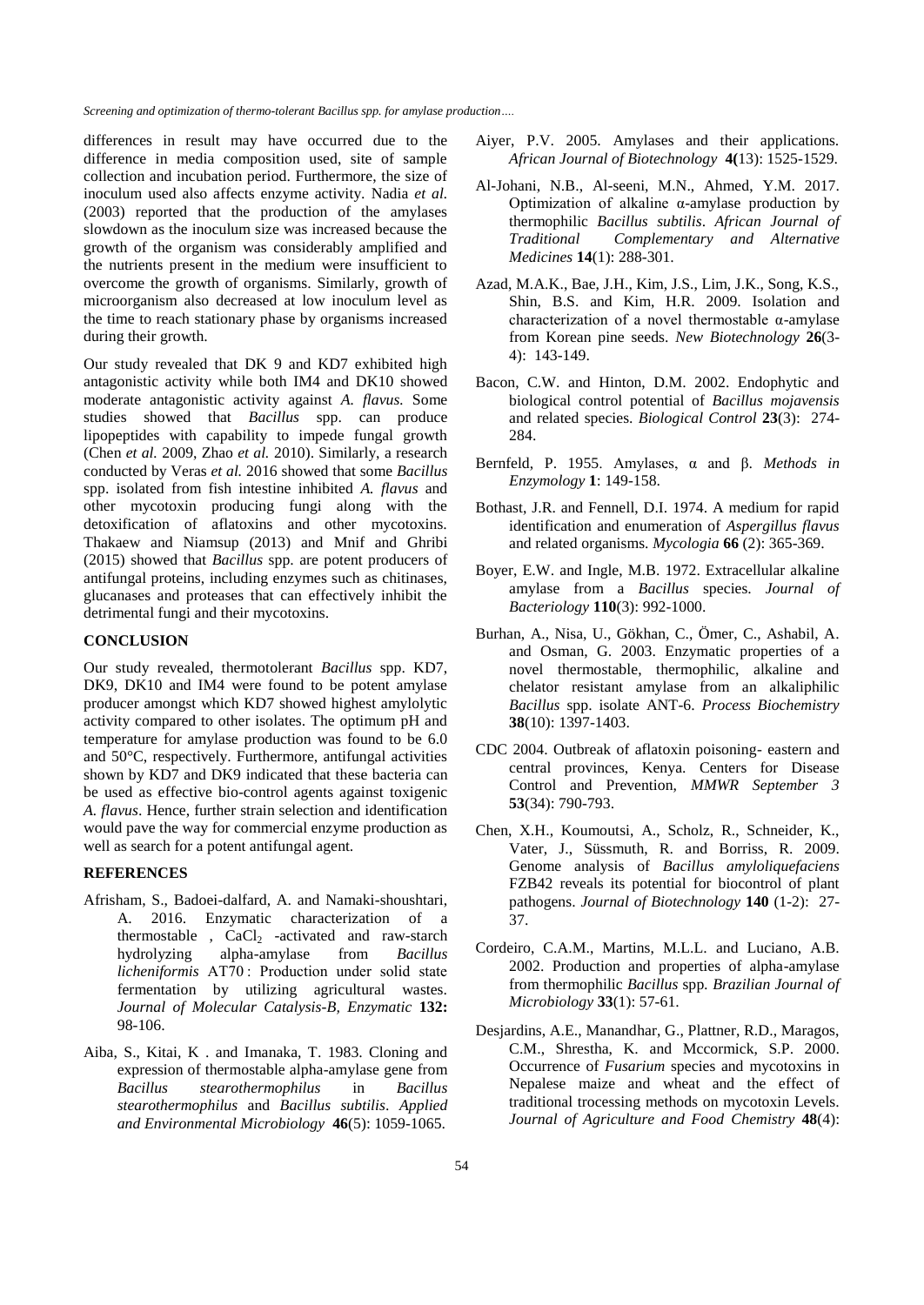1377-83.

- FAO. 2001. *Manual on the application of the HACCP system in mycotoxin prevention and control*. FAO Food and Nutrition Paper 73, pp. 124.
- [Femi-Ola,](http://ascidatabase.com/author.php?author=T.O.&last=Femi-Ola) T.O. and [Olowe,](http://ascidatabase.com/author.php?author=B.M.&last=Olowe) B.M. 2011. Characterization of alpha- amylase from *Bacillus subtilis* BS5 isolated from *Amitermes evuncifer* silvestr. *Research Journal of Microbiology* **6**(2): 140-146.
- Forgarty, W. and Kelly, C. 1979. Starch degrading enzymes of microbial origin. *Journal of Progress in Industrial Microbiology* **15**: 87-150.
- Fossi, B.T., Tavea, F., Fontem, L.A., Ndjouenkeu, R. and Wanji, S. 2014. Microbial interactions for enhancement of α-amylase production by *Bacillus amyloliquefaciens* 04BBA15 and *Lactobacillus fermentum* 04BBA19. *Biotechnology Reports* **4**(1): 99-106.
- Hedayati, M.T., Pasqualotto, A.C., Warn, P.A., Bowyer, P. and Denning, D.W. 2007. *Aspergillus flavus*: Human pathogen, allergen and mycotoxin producer. *Microbiology* **153**: 1677-1692.
- Iverson, W. and Millis. N. 1974. A method for the detection of starch hydrolysis by bacteria. *Journal of Applied Bacteriology* **37**: 443-446.
- Kathiresan, K. and Manivannan, S. 2006. α-Amylase production by *Penicillium fellutanum* isolated from mangrove rhizosphere soil. *African Journal of Biotechnology* **5**(10): 829-832.
- Kumar, S. and Yadav, B. 2005. Occurrence of aflatoxin in some of the food and feed in Nepal. *Indian Journal of Medical Sciences* **59**(8): 331-336.
- Lin, L.-L., Hsu, W.-H. and Chu, W.-S. 1997. A gene encoding for an  $\alpha$ -amylase from thermophilic *Bacillus* spp. strain TS-23 and its expression in *Escherichia coli*. J*ournal of Applied Microbiology* **82**(3): 325-334.
- Manif, I. and Ghribi, D. 2015. Potential of bacterial derived biopesticides in pest management. *Crop Protection* **77:** 52-64.
- Miller, G.L. 1959. Use of dinitrosalicylic acid reagent for determination of reducing sugar. *Analytical Chemistry* **31**(3): 426-428.
- Nadia, R., Haq, I. and Qadeer, M.A. 2003. Characterization of α-amylase by *Bacillus subtilis*. *International Journal of Agriculture and Biology* **5**(3): 249-252
- Ongena, M. and Jacques, P. 2008. Bacillus lipopeptides : versatile weapons for plant disease biocontrol. *Trends in Microbiology* **16**(3): 115-125.
- Pandey, A., Nigam, P., Soccol, C.R., Soccol, V.T., Singh, D. and Mohan, R. 2000. Advances in microbial amylases. *Biotechnology and Applied Biochemistry*  **31**: 135-152.
- Perez-Garcia, A., Romero, D. and de Vicente A. 2011. Plant protection and growth stimulation by microorganisms: biotechnological applications of Bacilli in agriculture. *Current Opinion in Biotechnology* **22**(2): 187-193.
- Petchkongkaew, A., Taillandier P., Gasaluck P. and Lebrihi A. 2008. Isolation of *Bacillus* spp. from Thai fermented soybean (Thua-nao): screening for aflatoxin B1 and ochratoxin A detoxification. *Journal of Applied Microbiology* **104** (5): 1495- 1502.
- Petzinger, E. and Ziegler, K. 2000. Ochratoxin A from a toxicological perspective. *Journal of Veterinary Pharmacology and Therapeutics* **23**(2): 91-98.
- Pokhrel, B., Wanjare, P., Singh, S., Purushotam, B. and Kumara S.M. 2013. Isolation, screening and characterization of promising α-amylase producing bacteria from sewage enriched soil*. International Journal of Advanced Biotechnology and Research* **4**(2): 286-290.
- Poudel, P., Yukihiro T., Miyamoto, H. Miyamoto, H., Okugawa, Y. and Sakai, K.. 2015. Direct starch fermentation to L-lactic acid by a newly isolated thermophilic strain, *Bacillus* sp. MC-07. *Journal of Industrial Microbiology and Biotechnology* **42**: 143- 149.
- Saha, S.P. and Mazumdar, D. 2019. Optimization of process parameter for alpha-amylase produced by Bacillus cereus amy3 using one factor at a time (OFAT), and central composite rotatable (CCRD) design based response surface methodology (RSM). *[Biocatalysis and Agricultural Biotechnology](https://www.sciencedirect.com/science/journal/18788181)* **19:**  101168.
- Singh, V., Sharma, R. and Sharma, P. 2015. Isolation , screening and optimization of amylase producing *Bacillus* spp . from soil. *Asian Pacific Journal of Health Science* **2**(3): 94-103.
- Swain, M.R. and Ray, R.C. 2007. Alpha-amylase production by *Bacillus subtilis* CM3 in solid state fermentation using cassava fibrous residue. *Journal of Basic Microbiology* **47**: 417-425.
- Thakaew, R. and Niamsup, H. 2013. Inhibitory activity of *Bacillus subtilis* BCC 6327 metabolites against growth of Aflatoxigenic fungi isolated from bird Chili Powde. *International Journal of Bioscience, Biochemistry and Bioinformatics* **3**(1): 3-8.
- Veras, F.F., Correa, A.P.F., Welke, J.E. and Brandelli, A.